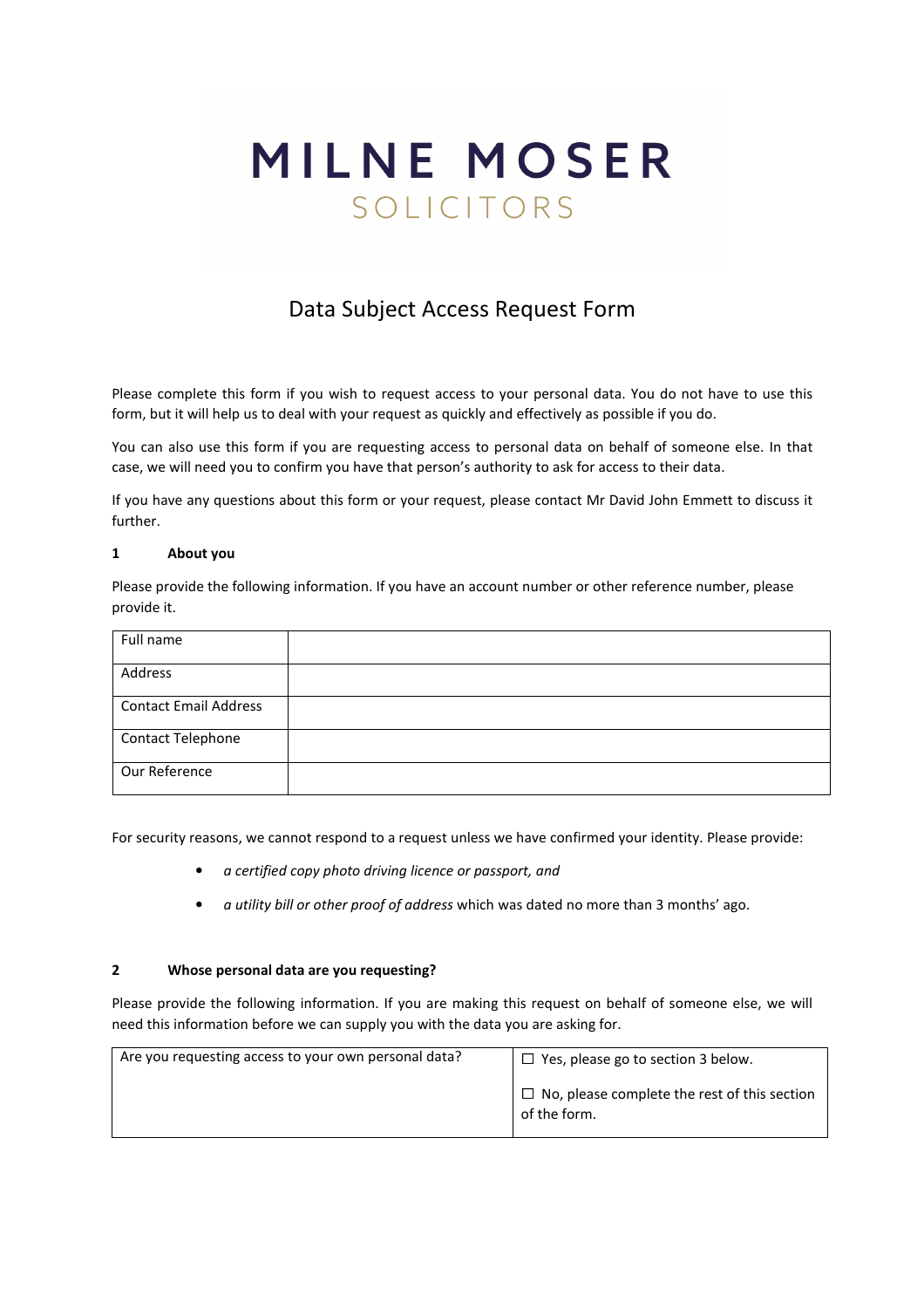2.1 If you are not requesting access to your own personal data, please provide the following information about the person on whose behalf you are making this request:

| Full name         |  |
|-------------------|--|
| Address           |  |
| Contact details   |  |
| Our Reference     |  |
| Age (if under 16) |  |

We cannot respond to your request until we also receive satisfactory confirmation of the identity of the person on whose behalf you are making this request. Please provide:

- *a certified copy photo driving licence or passport, and*
- *a utility bill or other proof of address* which was dated no more than 3 months' ago.
- 2.2 Please provide a copy of your legal authority to make this request. This might be a signed letter of authority from the person on whose behalf you are making this request, a power of attorney, or confirmation that you are their legal representative.

# **3 What data are you requesting?**

Your rights to request access to personal data and other information are set out in our Privacy policy, available on our website. Please describe what personal data and other information you are requesting, in particular if you are asking for specific documents or information.

| Description of the personal data and |  |
|--------------------------------------|--|
| information requested including      |  |
| details of any specific documents or |  |
| information you are asking for       |  |
| (where relevant)                     |  |
|                                      |  |

Please give as much detail as possible about where the data might be located and any other relevant information. You do not have to provide this information, but doing so will help us to deal with your request as quickly and effectively as possible.

| Location of data, e.g. any particular<br>departments or parts of the<br>organisation you have dealt with (if<br>known) |  |
|------------------------------------------------------------------------------------------------------------------------|--|
| Relevant time periods, e.g. when we<br>are likely to have obtained your data<br>(if known)                             |  |
| Dates of any particular<br>correspondence, meetings or<br>telephone calls (if known)                                   |  |